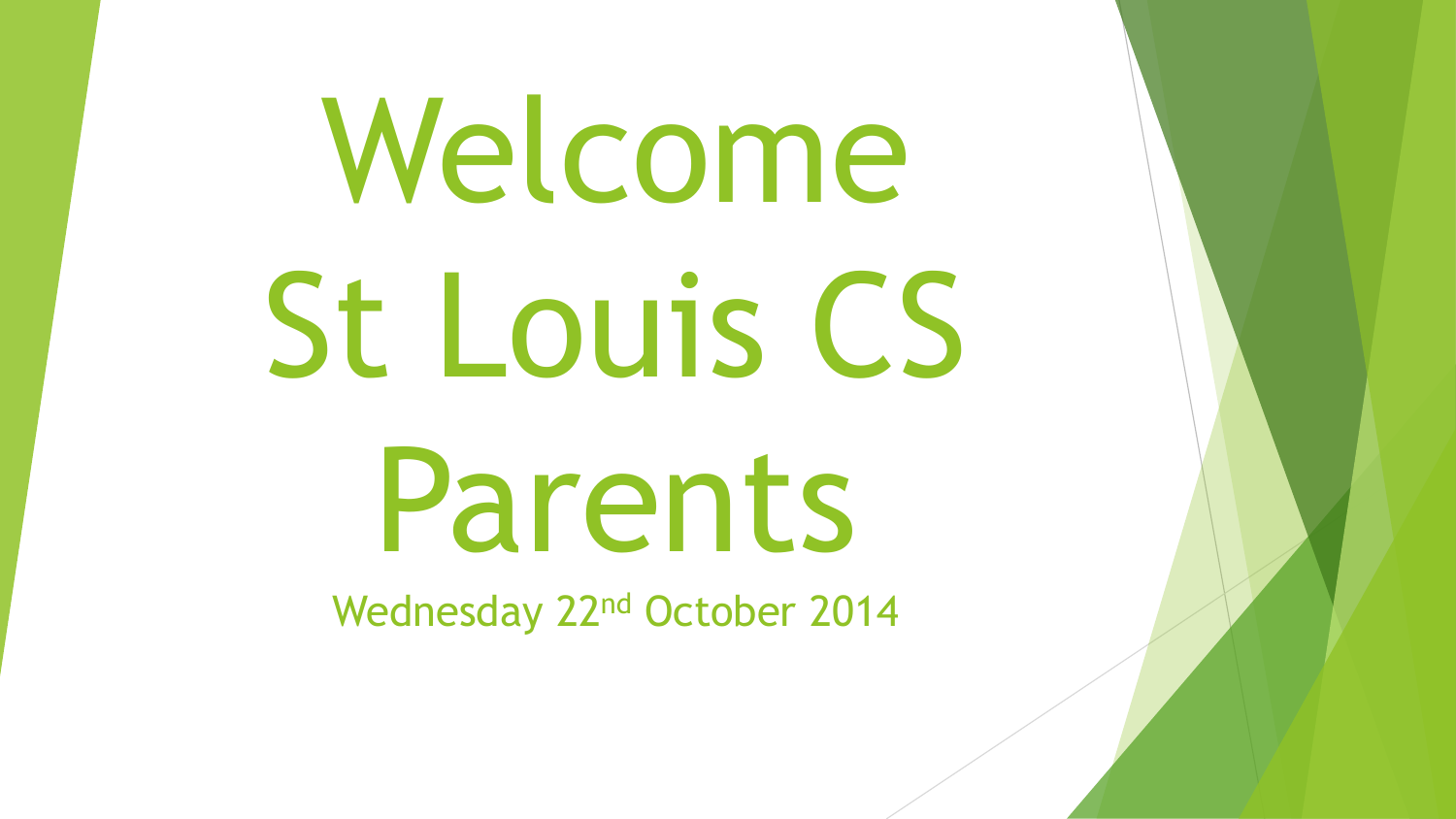### An Evening for Parents Programme

- **St Louis CS Parents' Association AGM** 
	- **Chairperson's Presentation**
	- ▶ Adoption of Constitution
	- ▶ Committee nominations
- **Launch of St Louis CS App** with Cahil Doherty, Principal
- **Interval**
	- Student's Musical Performance
	- **Refreshments**

**Talk on Stress Management** with Dr Gerry O'Farrell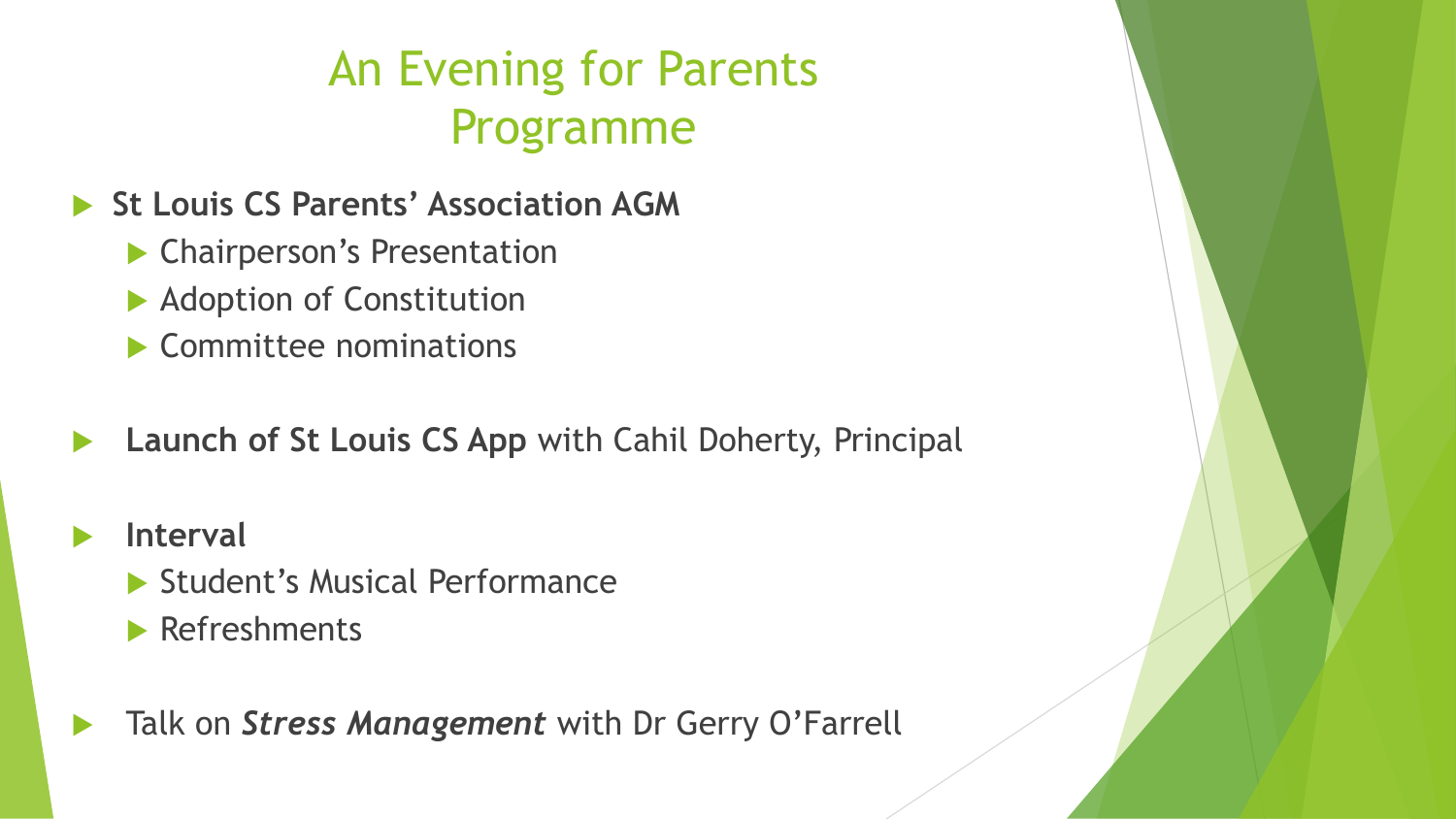#### St Louis CS Parents' Association AGM

#### What is the purpose of the Parents Association?

 To provide a structure through which the parents and guardians of St Louis Community School can work together and in collaboration with School Management, to ensure the best possible education for all children.

#### Who is a member of the Parents Association?

- All parents and guardians of students attending St. Louis Community School have automatic membership of the Association:
	- The parent body is the Parents' Association
	- The Committee is elected by the Parents' Association membership at an AGM
	- The Executive Officers (Chair, Secretary, Treasurer) are elected by the Committee

#### What is the role of the Committee?

- To represent the parent body and to manage the business of the Parents' Association in accordance with the Constitution.
- The Association will not involve itself in representation on matters involving individual students or matters relating to the internal administration of the school.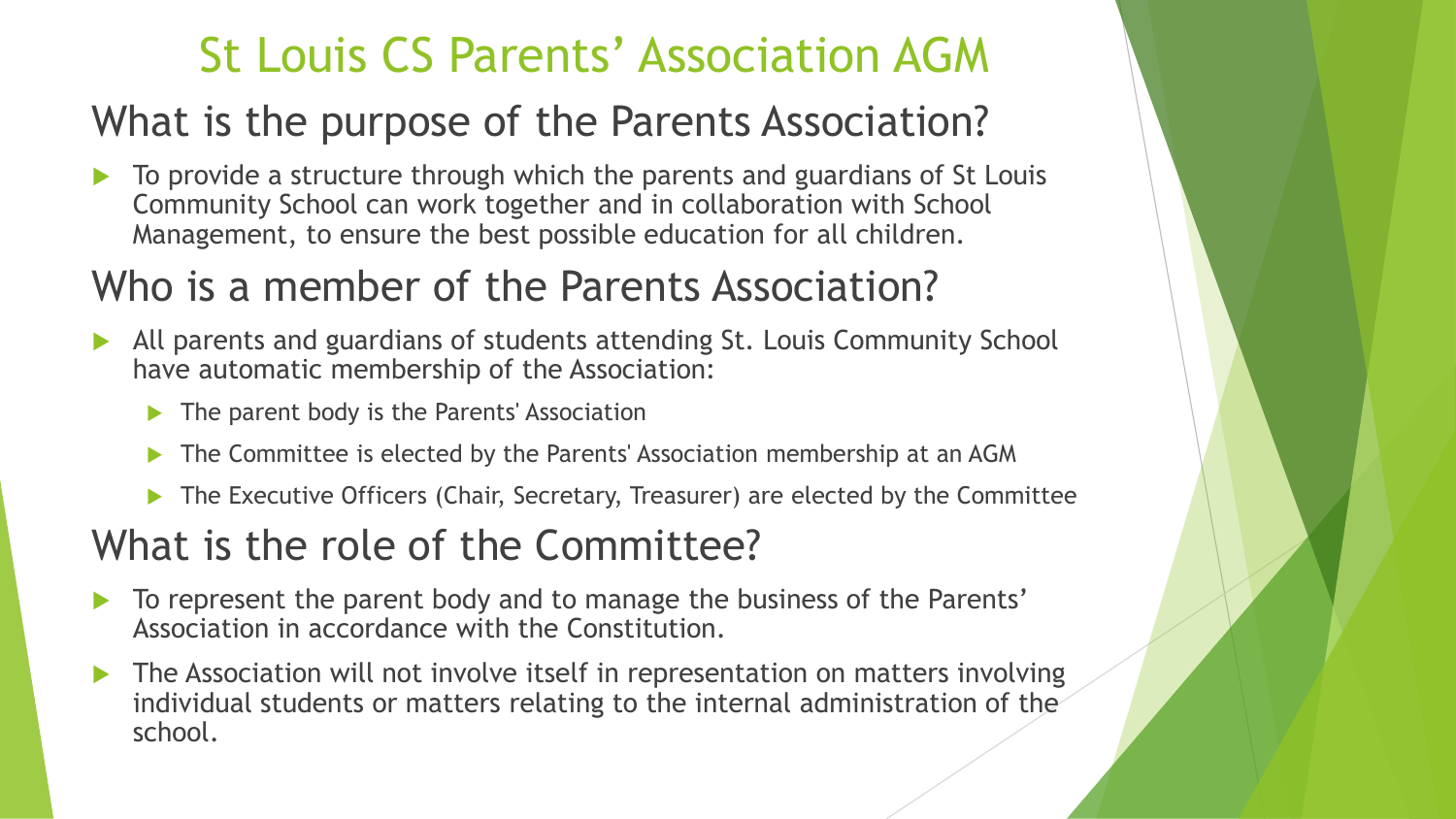### St Louis CS Parents' Association 2012 - 2014

- **Parents Association reconvened at the end of 2012**
- ▶ Current Committee was elected at AGM Feb 2013
- There are 15 elected members
- ▶ The Parents' Nominees to the Board of Management are automatic members of the Committee
- **Principal and Deputy Principal are invited to attend** meetings
- ▶ Committee serves a two year term
- ▶ Committee meets at least 4 times per year
- **Meetings usually last one hour**
- ▶ 2014 2015 sees appointment of new Committee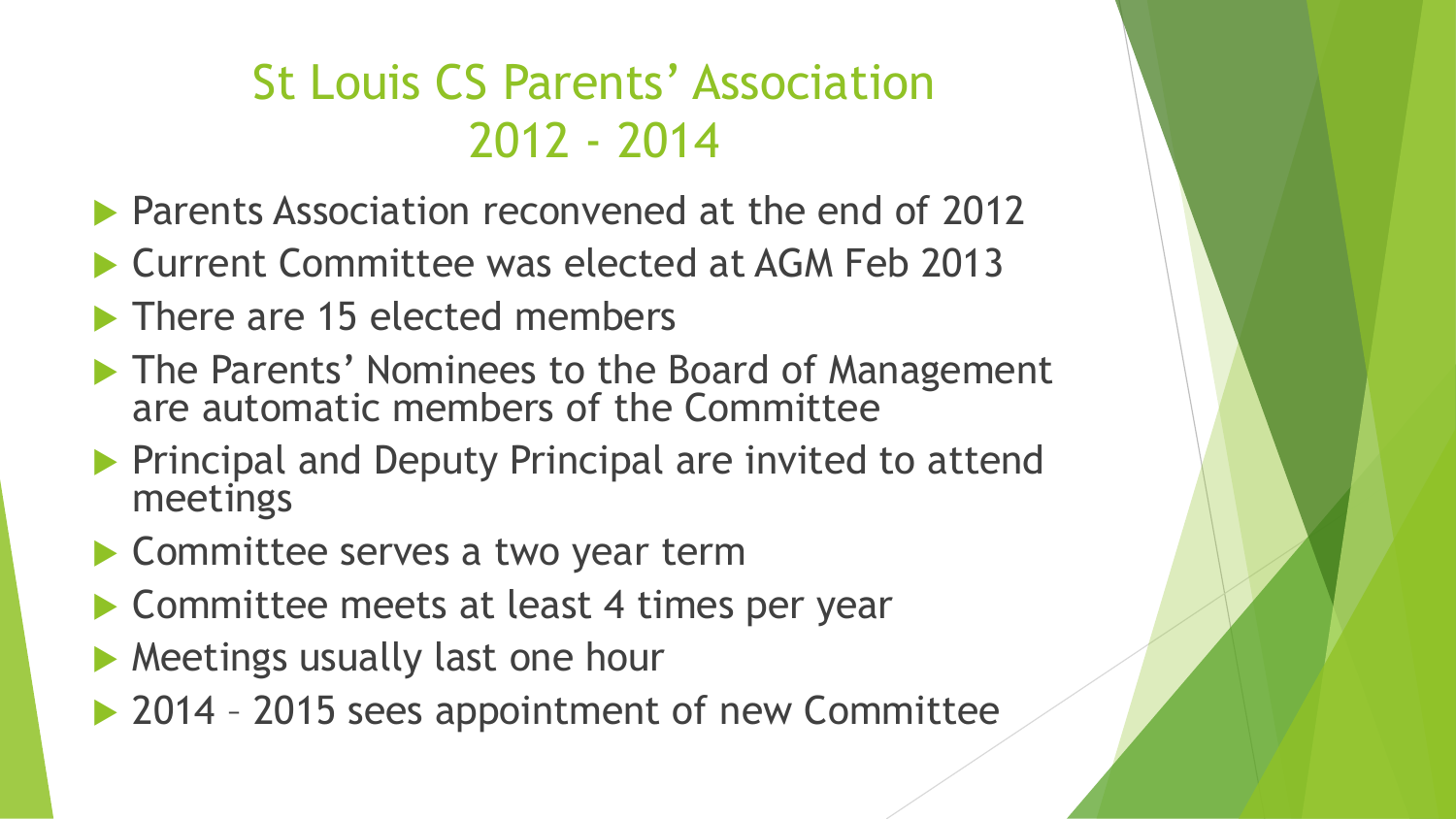#### Financial Statement 2014

| <b>Date</b> | <b>Item</b>                             | <b>Credit</b> | <b>Debit</b> |
|-------------|-----------------------------------------|---------------|--------------|
| 07/02/14    | <b>Bank Account Opened</b>              | 1091.33       |              |
| 21/03/14    | <b>Fees</b>                             |               | 8.85         |
| 24/03/14    | <b>Bus for Table Tennis</b>             |               | 200.00       |
| 26/03/14    | <b>Government Duty</b>                  |               | 25.00        |
| 07/05/14    | <b>Our Schools Got Talent</b><br>refund |               | 100.00       |
|             | <b>Giant Easter Egg</b>                 |               | 50.00        |
| 27/06/14    | <b>Fees</b>                             |               | 6.95         |
| 20/10/14    | <b>Proceeds of Raffle</b>               | 110.00        |              |
| 20/10/14    | <b>Balance</b>                          | 810.53        |              |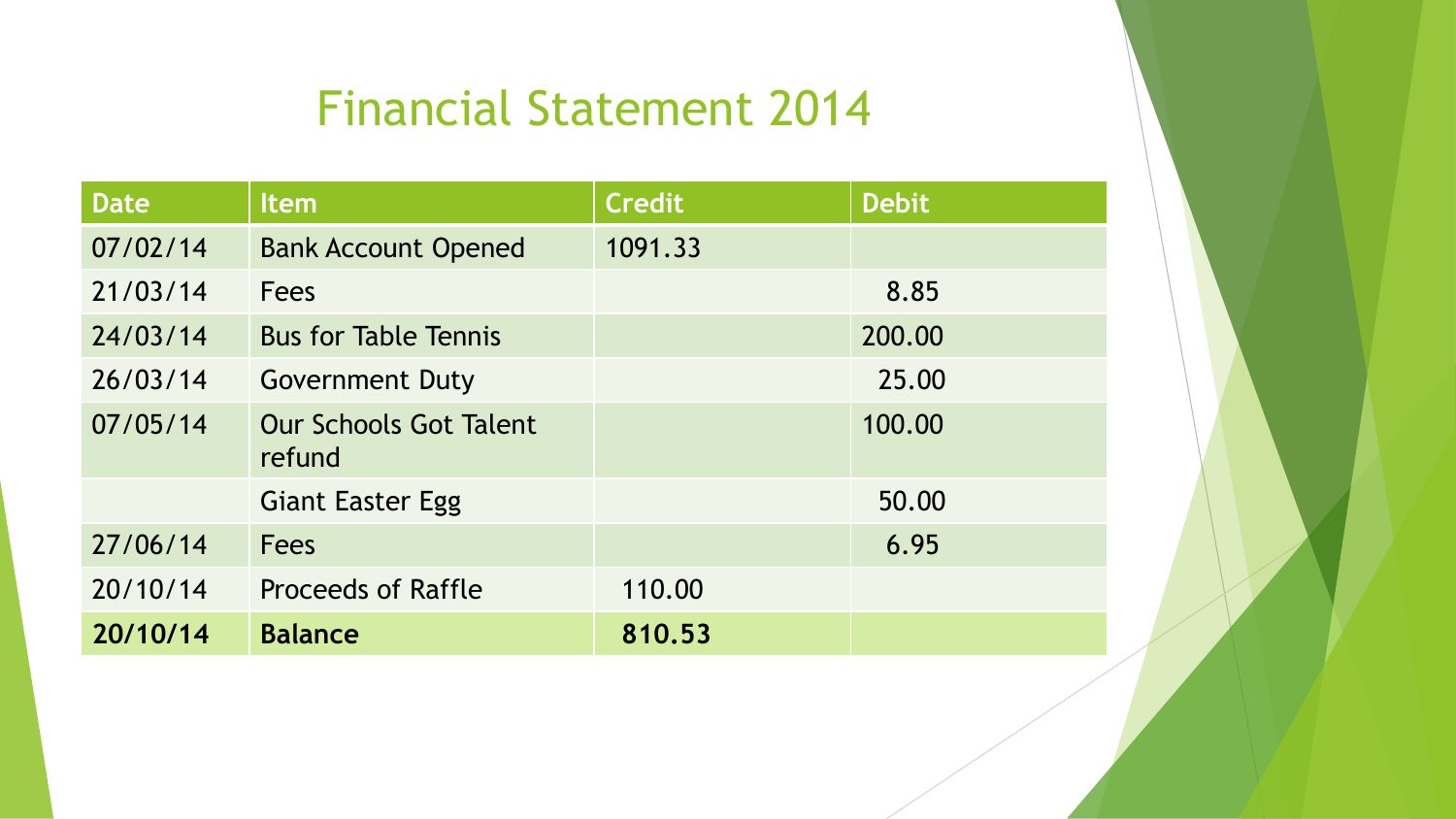## Parent Representation & Achievements

- Represented Parent Body with regard to Dept. of Education & Skills Inspectorate 2012 Whole School Evaluation: Management, Leadership & Learning
- Undertook National Parents Council- Post Primary (NPC-PP) training for PA Committee members
- Established a presence on school website
- Established connection with Student Council
- ▶ Organised parents to assist school with supervision of rehearsals and performances of Mama Mia 2013
- ▶ Organised Anti-Bullying Training for parents
- Undertook fundraising activities in aid of the Parents' Association and the school Wi-Fi infrastructure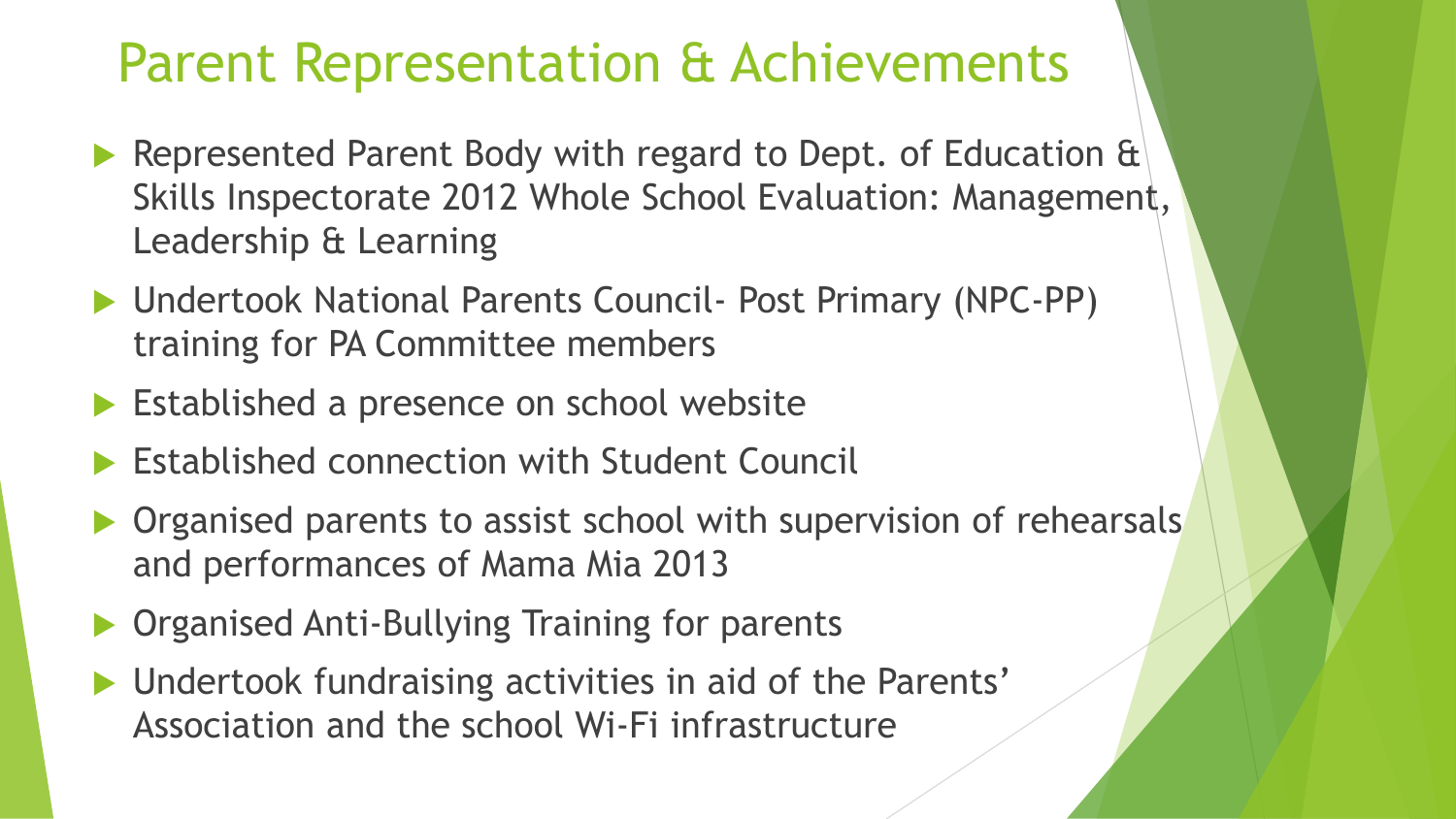- ▶ Contributed to the cost of sending Table Tennis team to France
- Represented parents on research Focus Groups:
	- ▶ Dept. of Health/NUIG Health Behaviour in Schoolaged Children
	- ▶ Dept. of Education & Skills National Digital Strategy for Schools
- ▶ Contributed to development of School's Mission Statement
- Had an advisory role with regard to development of:
	- ▶ Mobile Phone Policy
	- ▶ Guidance Policy
- Developed a draft Constitution for the Association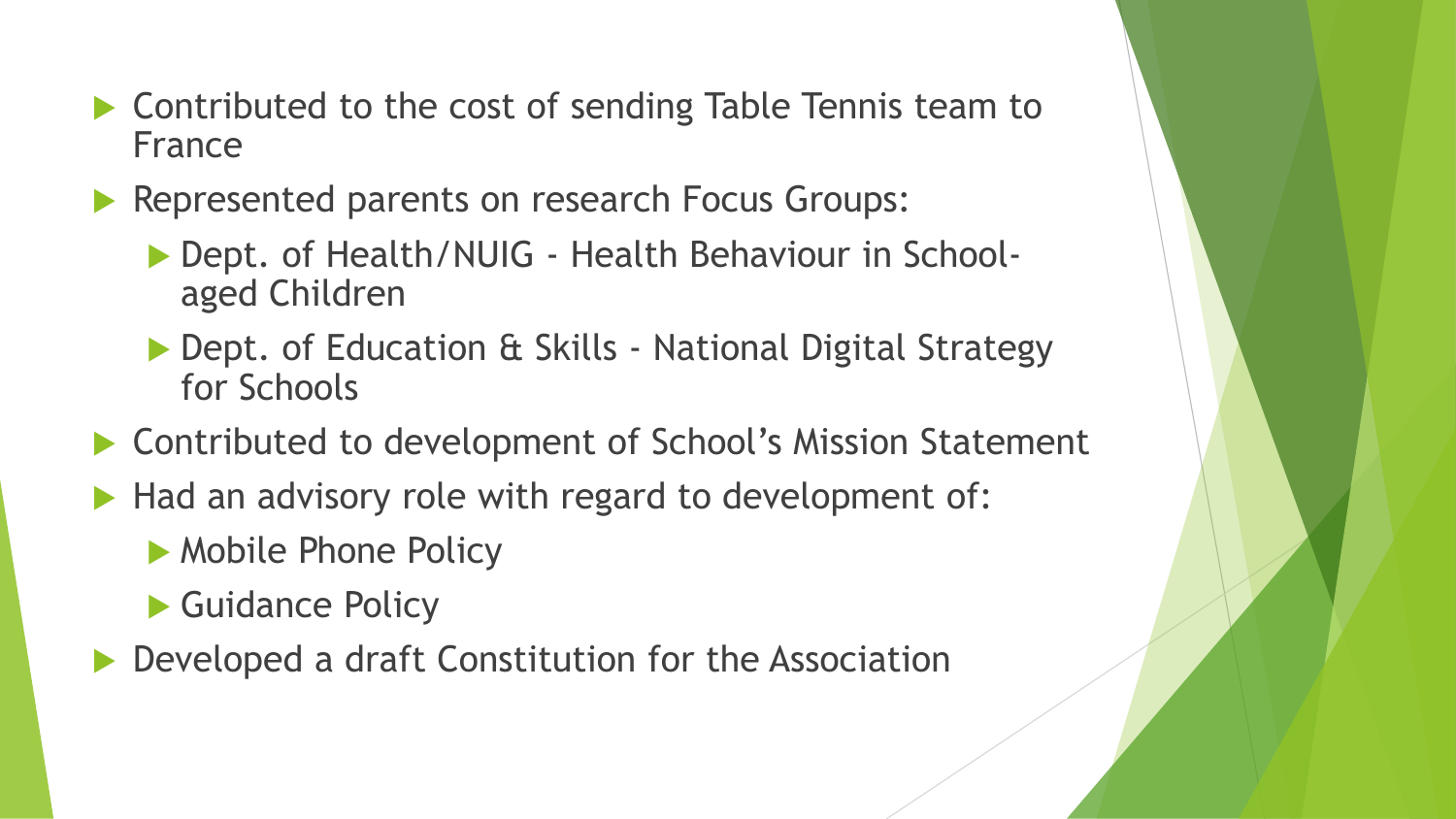## The St Louis CS Parents' Association **Constitution**

- The Committee has researched & drafted a Constitution to outline and govern the operation of the Association and Committee
- ▶ The development of the Constitution was a collaborative process which took about a year to complete
- The NPC-PP played an advisory role in the development of the **Constitution**
- Not set in stone the Constitution can be reviewed, evaluated and revised
- **Parents were notified by letter on Oct 9th of forthcoming AGM and the** availability of draft Constitution for viewing:
	- ▶ [www.stlouiscs.com](http://www.stlouiscs.com/)
	- School Office
- **Parents invited to comment by email none received**
- Motions are invited for the adoption of the Constitution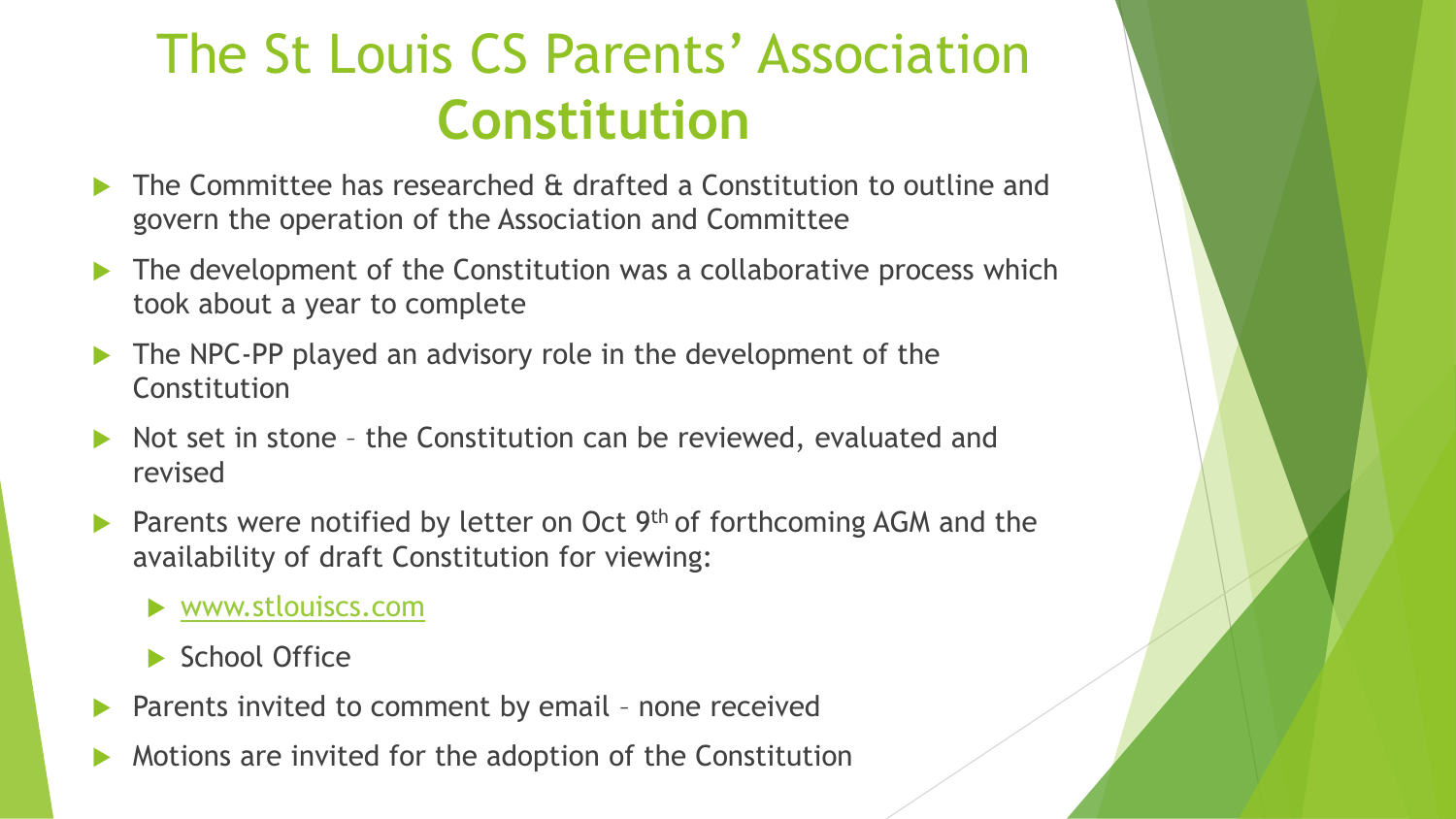## Aims 2014 - 2016

- Continue to represent parents for the benefit of ALL children in the school
- ▶ Continue to raise the profile of the Parents' Association within the school community and encourage more parents to get involved
- To assist the school with achieving their aims as per the School Mission Statement
- ▶ To work in close collaboration with the Principal and Deputy Principal to achieve further integration of the Parents' Association into the school community
- Assist the school with an integrated approach to fundraising
- To work with teachers and students to explore possibilities around reducing the weight of school bags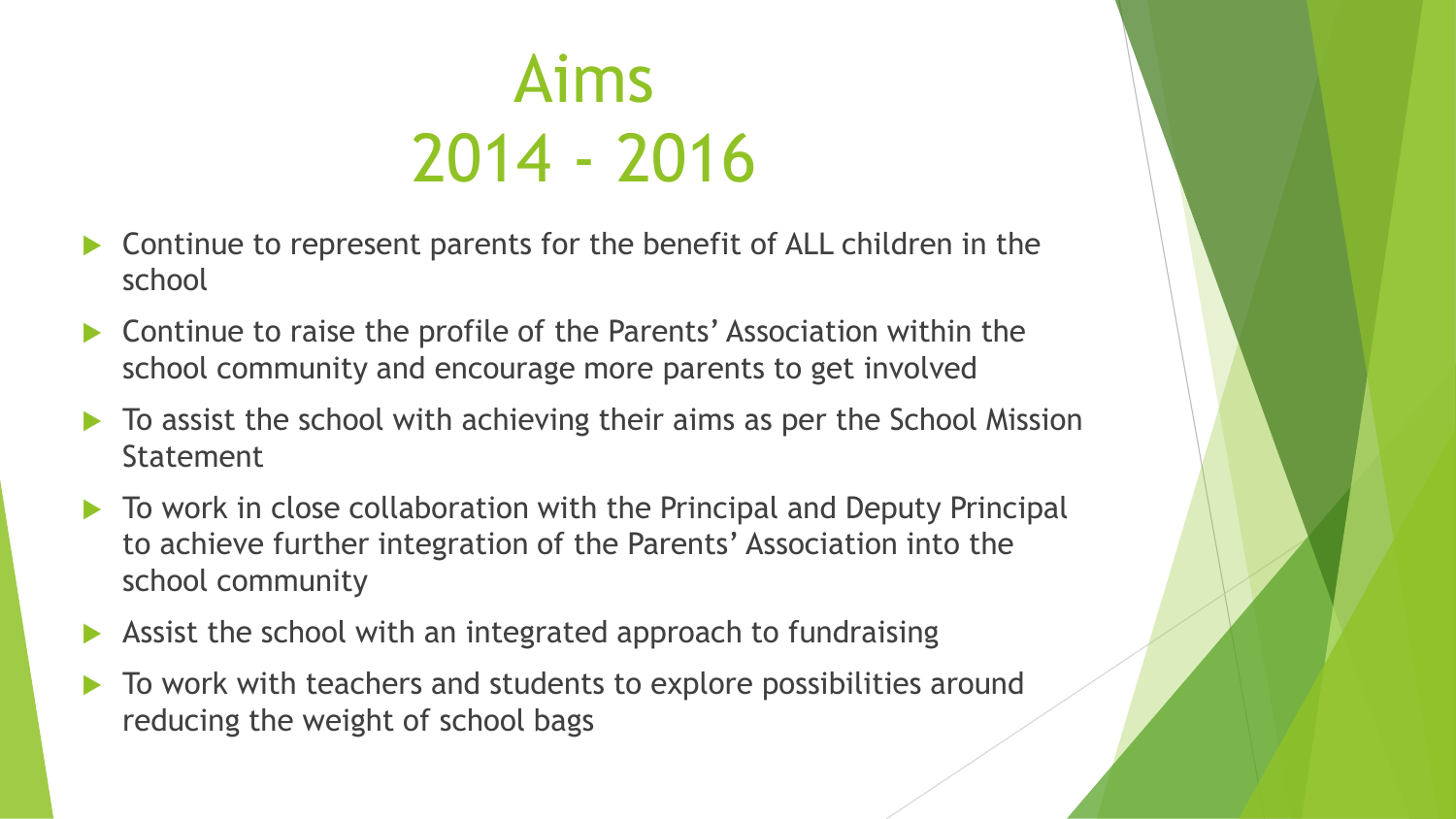## Parents' Association Committee 2014 - 2016

#### **Why get involved?**

- $\blacktriangleright$  To help promote the role of parents as prime educators of their children and partners in the delivery of their education
- ▶ The school (and therefore our children) will benefit from including the perspective of parents on a variety of issues and school activities
- $\blacktriangleright$  To meet new people and make new friends
- $\triangleright$  To continue to ensure that St Louis CS is one of the best schools in the country

#### **What will be expected of you?**

- $\blacktriangleright$  To attend 4 6 meetings per year
- ▶ Contribute your opinion as a parent/guardian on agenda items
- Use your life experience, knowledge and skills for the benefit of the school